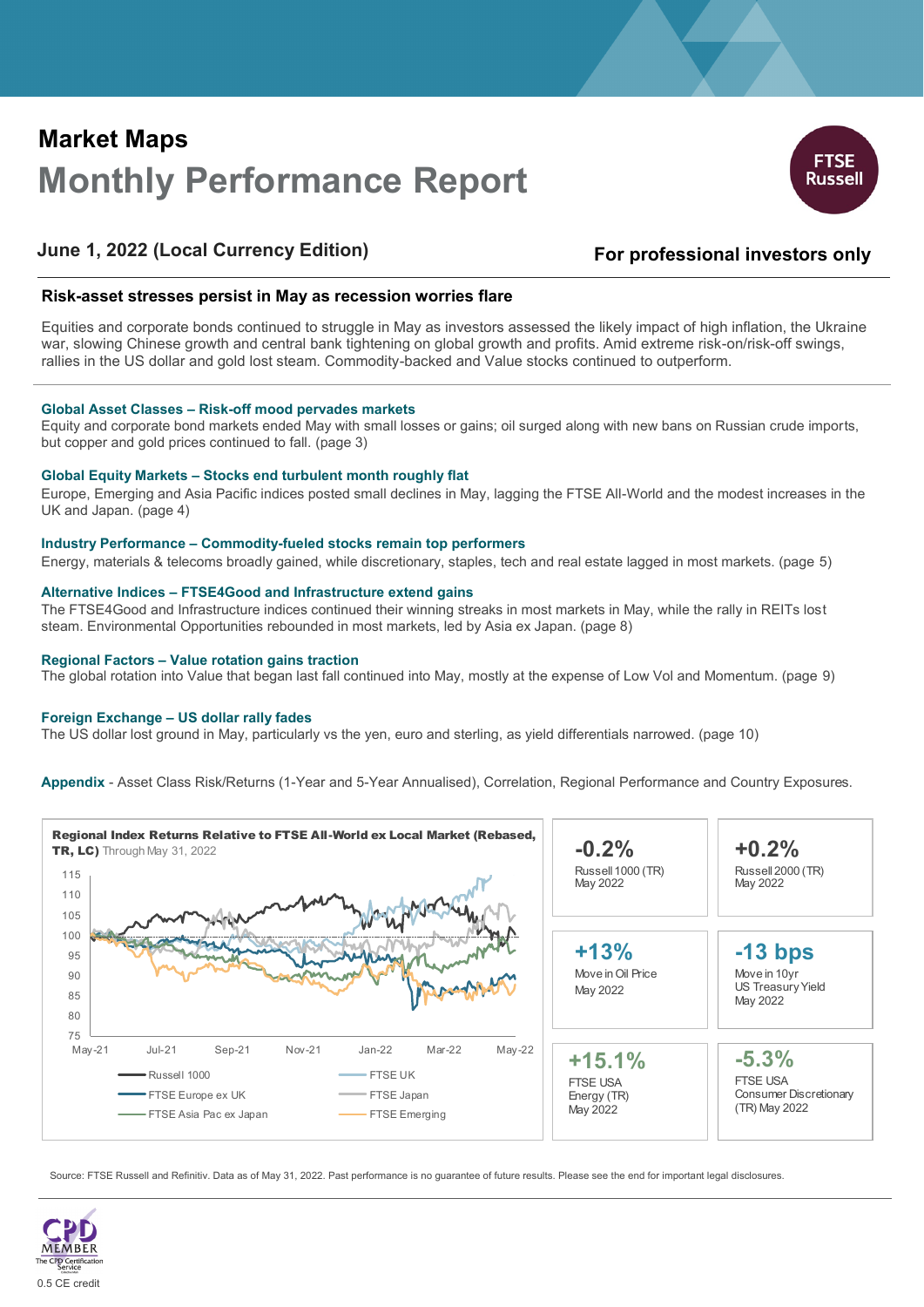Equity and bond markets remained volatile in May as investors sized up the potential economic fallout from multi-decade high inflation and increasingly aggressive central-bank efforts to tame it. This, and the ongoing supply shocks resulting from the Ukraine war and zero-Covid policies in China, stoked recession fears and bouts of extreme risk-off sentiment.

The 10-year US Treasury yield breached the 3% level in early May following the Fed's first rate hike since December 2018, before easing back by month-end. The pull-back coincide with a sharp downturn in market inflation expectations, implying confidence the Fed can bring prices under control, and nascent signs that tighter global financial conditions were starting to take an economic toll.

Oil renewed its surge in May, while copper and gold prices continued to fall as slowing China growth and increasingly hawkish central-bank messaging fanned global demand worries.

The broad US dollar rally petered out in May, particularly vs the yen and euro, as yield differentials tightened. Emerging market currencies also strengthened vs USD, led by the Brazilian real and Mexican peso (see page 10).

## **Highlights Main Market-Moving Events**

- US Fed lifts policy rate 50bps, first increase since Dec 2018; lays out plans to reduce assets holdings as soon as June.
- US unemployment was unchanged at 3.6% (Apr); avg. hourly wages rise 5.5% YoY vs 5.6% prior month.
- US headline CPI eases modestly to 8.3% YoY (Apr) vs 8.5% (Mar); core prices rise 0.6% MoM vs 0.3% pace prior month.
- BoE raises policy rate 25bps for fourth time and confirms plans to begin selling off gilt holdings as early as August. • UK GDP rises 0.8% in Q1 vs Q4 '21; slows to 0.1% in March.
- UK CPI rises to 9.0% YoY (Apr) vs 7.0% in March.
- Eurozone CPI at 7.4% YoY (Mar) vs 5.9% (Feb); core prices rise 2.9% vs 2.7% prior month.
- ECB president Lagarde outlines plans for two rate hikes by September and to end bond purchases in July.
- China's Caixin services PMI falls for fourth straight month; second largest decline on record.
- PBOC slashes five-year loan prime rate, a key reference rate for mortgages, by a bigger-than-expected 15bps.
- May flash PMI output composite falls to 53.8 vs 56.0 (Apr) in the US, to 51.8 (vs 58.2) in the UK and to 54.9 (vs 55.8) in the Eurozone. Japan PMI improves to 51.4 (vs 51.1).
- US GDP falls 1.4% in Q1, below expectations for a 1% gain.
- PCE, the Fed's preferred inflation metric, rises 4.9% YoY (Apr) vs 5.2% pace in March.
- EU commits to new Russian sanctions, including partial phaseout of oil imports.



Source: FTSE Russell. Data as of May 31, 2022. Past performance is no guarantee of future results. Please see the end for important legal disclosures.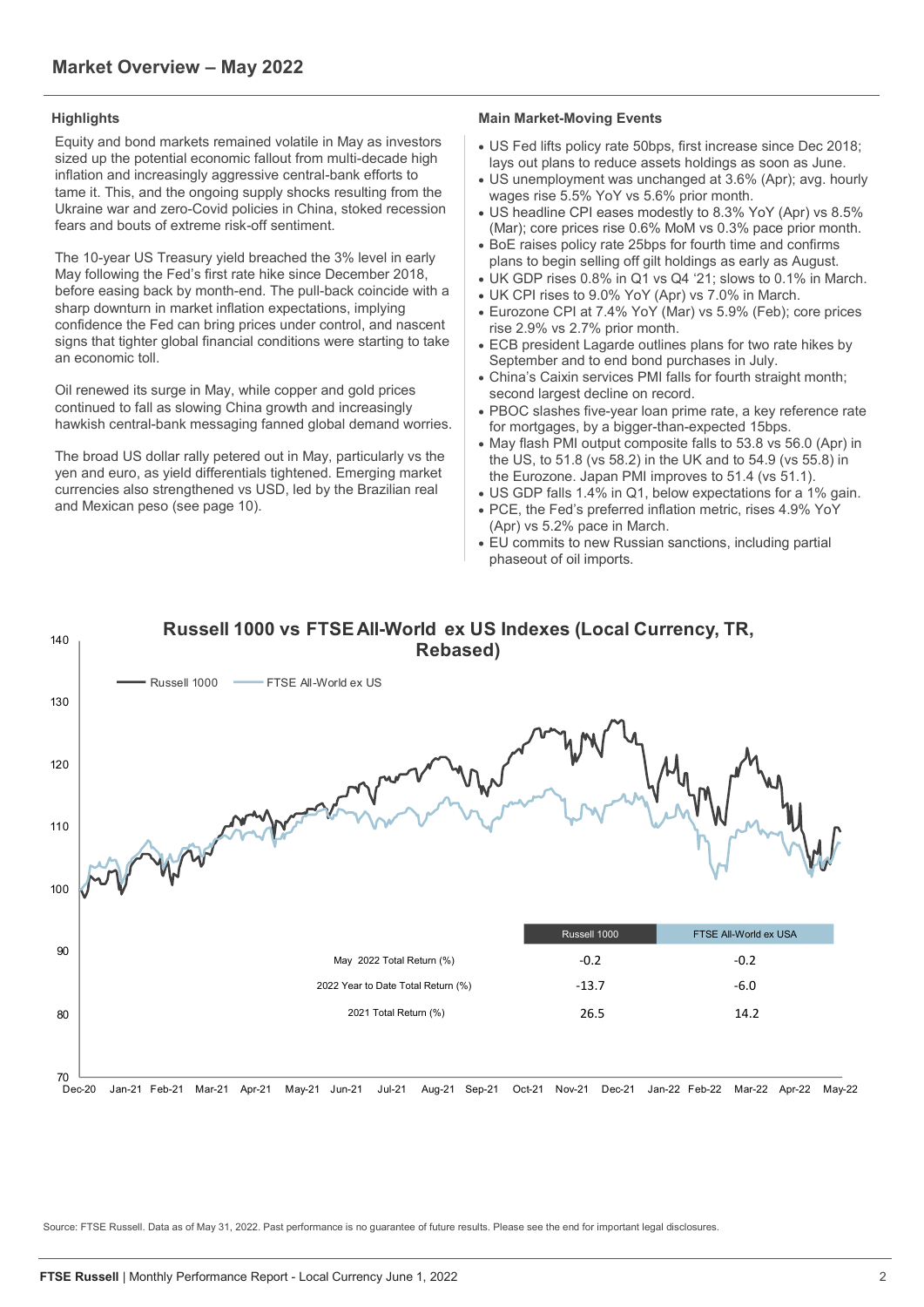## **Key Observations – May 2022**

After month-long turbulence, most developed markets ended May with modest losses, led by Europe ex UK and Asia Pacific, while the UK and Japan posted small gains. Thanks to a late-month rebound, the Russell 2000 ended slightly higher, outperforming the Russell 1000. The Emerging index also continued to fall, as rebounds in Brazil, Taiwan, Mexico and China were more than offset by big drops in Saudi Arabia, Indonesia and India. Year to date, the UK's FTSE All-Share was by far the best performer, while the Russell 2000 and Russell 1000 continued to rank at the bottom of the performance list, with percentage declines in the mid-teens.

Global bond markets also remained under pressure in May. Investment-grade credits generally held up better than their high-yield counterparts, particularly in EM. Government bonds ended with small losses or gains, with Chinese and EM sovereigns outperforming equivalents elsewhere. Short-dated UK and US inflation-linked bonds significantly outperformed long-dated equivalents.

Oil prices surged in May following the EU's pledge to ban most Russian oil imports, but copper and other commodities continued to weaken on rising global demand concerns. Gold also fell, as central banks reaffirmed aggressive inflation-fighting plans.

The US dollar weakened from earlier multi-year highs in May, particularly against the yen, euro and sterling. Sterling fell versus the euro as the UK growth outlook continued to deteriorate (also see page 10).

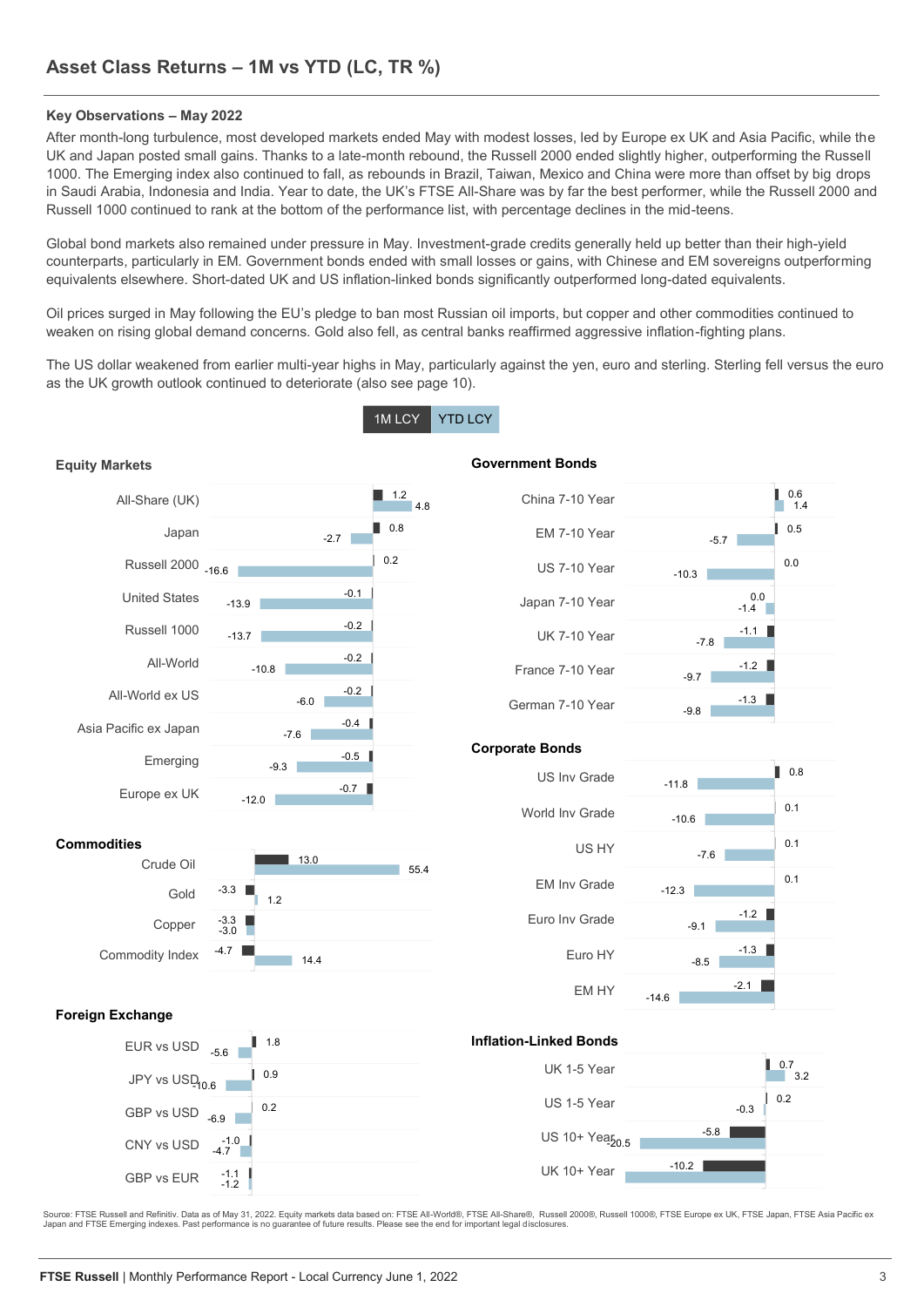

### **Relative returns rose in the UK, Japan & Europe in May; the UK retained leadership for the YTD and 12 months.**



**Among the largest EMs, Brazil & Taiwan gained the most vs the global index in May. India remained the 12M leader.** 



Source: FTSE Russell and Refinitiv. Data as of May 31, 2022. Equity markets data based on: FTSE All-World®, FTSE USA, Russell 1000®, FTSE UK, FTSE Europe ex UK, FTSE Japan, FTSE Asia Pacific ex Japan, and<br>FTSE Emerging ind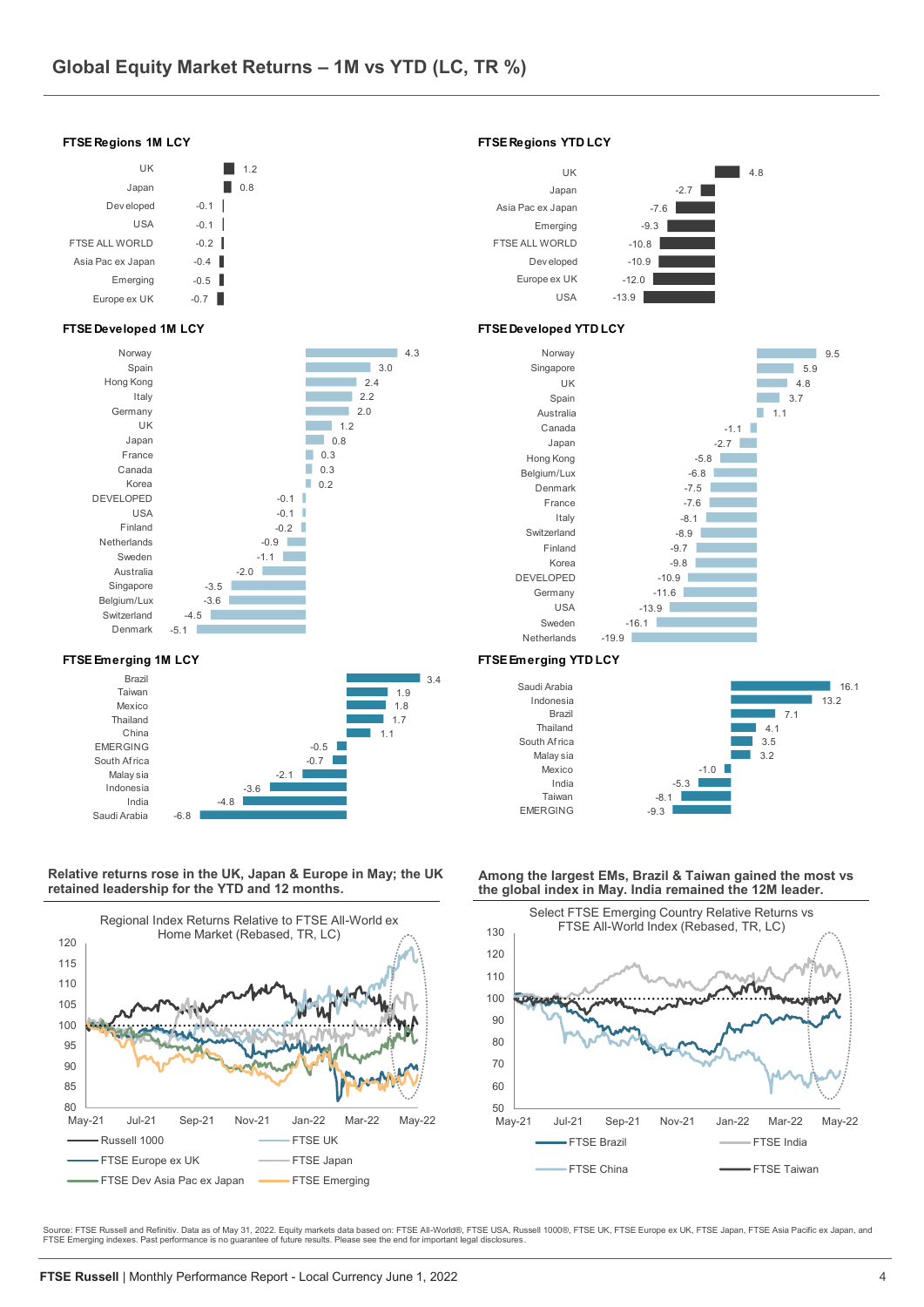## **Regional Industry-Weighted Contributions to Returns – 1M (LC, TR %)**

## **Key Observations ‒ May 2022**

- Contributions diverged widely, with energy, materials & telecoms generally outperforming more growth-oriented stocks.
- In the US, discretionary and technology led May losses, offset by gains in energy, financials, health care and telecoms.
- In the UK, energy, financials & materials dominated May gains, while industrials and health care detracted the most. In Europe, staples and health care were the biggest drags on returns, offset by strong contributions from energy & financials.
- In Japan, contributions were broad based, led by industrials and tech; staples, financials & discretionary detracted modestly.
- In Asia Pac ex Japan, financials, real estate and health care led May losses; technology was the most additive.



### **Energy, materials & telecoms led gains in most markets in May; staples, health care, tech & real estate broadly lagged.**

|                         | 1 Month Regional Sector Returns (TR, LC) |           |          |        |          |  |  |  |  |  |  |
|-------------------------|------------------------------------------|-----------|----------|--------|----------|--|--|--|--|--|--|
|                         | US.                                      | <b>UK</b> | EU ex UK | Japan  | AP ex JP |  |  |  |  |  |  |
| Energy                  | 15.1                                     | 10.9      | 10.4     | 10.3   | 0.6      |  |  |  |  |  |  |
| <b>Basic Materials</b>  | 1.6                                      | 3.0       | 0.5      | 2.0    | $-0.1$   |  |  |  |  |  |  |
| Industrials             | $-0.7$                                   | $-2.8$    | $-1.7$   | 1.7    | $-0.2$   |  |  |  |  |  |  |
| <b>Consumer Staples</b> | $-1.7$                                   | 0.1       | $-5.5$   | $-2.2$ | $-0.4$   |  |  |  |  |  |  |
| <b>Health Care</b>      | 1.2                                      | $-2.3$    | $-3.0$   | 0.4    | $-2.7$   |  |  |  |  |  |  |
| Consumer Disc           | $-5.3$                                   | $-0.5$    | $-0.9$   | $-0.2$ | $-0.3$   |  |  |  |  |  |  |
| Telecoms                | 6.1                                      | 6.9       | 1.6      | 1.4    | $-3.3$   |  |  |  |  |  |  |
| <b>Utilities</b>        | 3.6                                      | $-3.9$    | 0.6      | 3.1    | $-1.2$   |  |  |  |  |  |  |
| Financials              | 3.2                                      | 3.3       | 2.4      | $-0.5$ | $-1.3$   |  |  |  |  |  |  |
| Technology              | $-1.7$                                   | $-8.3$    | $-1.9$   | 2.4    | 1.5      |  |  |  |  |  |  |
| <b>Real Estate</b>      | $-4.6$                                   | $-8.2$    | $-2.8$   | 1.1    | $-4.0$   |  |  |  |  |  |  |

### **Tech dominates the US & Asia Pac; industrials is the largest weight in Europe & Japan; and staples is tops in the UK.**

|                         |           | Regional Industry Exposures (%) |          |           |          |  |  |  |  |  |  |
|-------------------------|-----------|---------------------------------|----------|-----------|----------|--|--|--|--|--|--|
|                         | <b>US</b> | <b>UK</b>                       | EU ex UK | Japan     | AP ex JP |  |  |  |  |  |  |
| Energy                  | 4.7       | 13.0                            | 4.9      | 0.8       | 4.6      |  |  |  |  |  |  |
| <b>Basic Materials</b>  | 2.0       | 9.7                             | 5.1      | 5.5       | 7.8      |  |  |  |  |  |  |
| Industrials             | 12.0      | 11.1                            | 16.9     | 24.4<br>÷ | 8.5      |  |  |  |  |  |  |
| <b>Consumer Staples</b> | 5.8       | 17.6                            | 9.7      | 5.3       | 5.1      |  |  |  |  |  |  |
| Health Care             | 13.6      | 13.2                            | 16.7     | 9.0       | 4.9      |  |  |  |  |  |  |
| Consumer Disc           | 13.9      | 9.9                             | 12.3     | 23.3      | 12.5     |  |  |  |  |  |  |
| Telecoms                | 2.8       | 2.4                             | 3.8      | 4.9       | 2.6      |  |  |  |  |  |  |
| Utilities               | 3.2       | 4.1                             | 4.5      | 1.3       | 2.8      |  |  |  |  |  |  |
| Financials              | 11.0      | 16.6                            | 16.3     | 9.8       | 21.8     |  |  |  |  |  |  |
| Technology              | 28.0      | 0.9                             | 8.3      | 11.7      | 24.7     |  |  |  |  |  |  |
| <b>Real Estate</b>      | 3.0       | 1.5                             | 1.5      | 4.1       | 4.6      |  |  |  |  |  |  |

Source: FTSE Russell. All data as of May 31, 2022. Equity markets data based on: FTSE USA, FTSE UK, FTSE Europe ex UK, FTSE Japan and FTSE Asia Pacific ex Japan Indexes and Industry Classification Benchmark<br>(ICB®) industry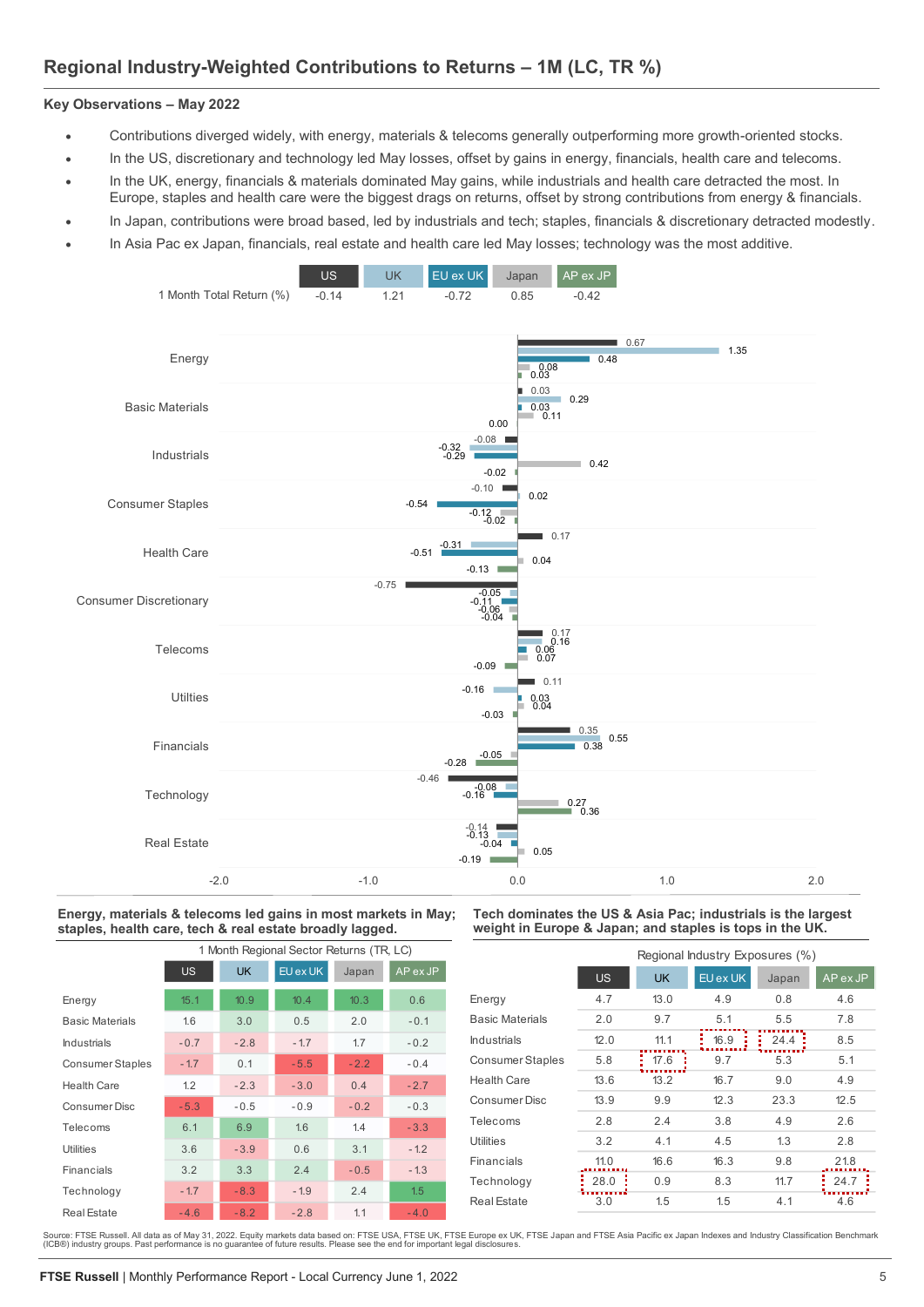## **FTSE USA vs AW ex US: Sector-Weighted Performance Contributions – YTD (LC, TR %)**



## **Bottom 10 Contributors to Return**



**Bigger losses in tech, retail & consumer services contributed most to US underperformance vs non-US peers this year.**









Source: FTSE Russell and Refinitiv. Data as of May 31, 2022. Equity markets data based on: FTSE USA, FTSE UK, FTSE Lurope ex UK, FTSE Japan and FTSE Asia Pacific ex Japan Indexes and Industry Classification<br>Benchmark (ICB®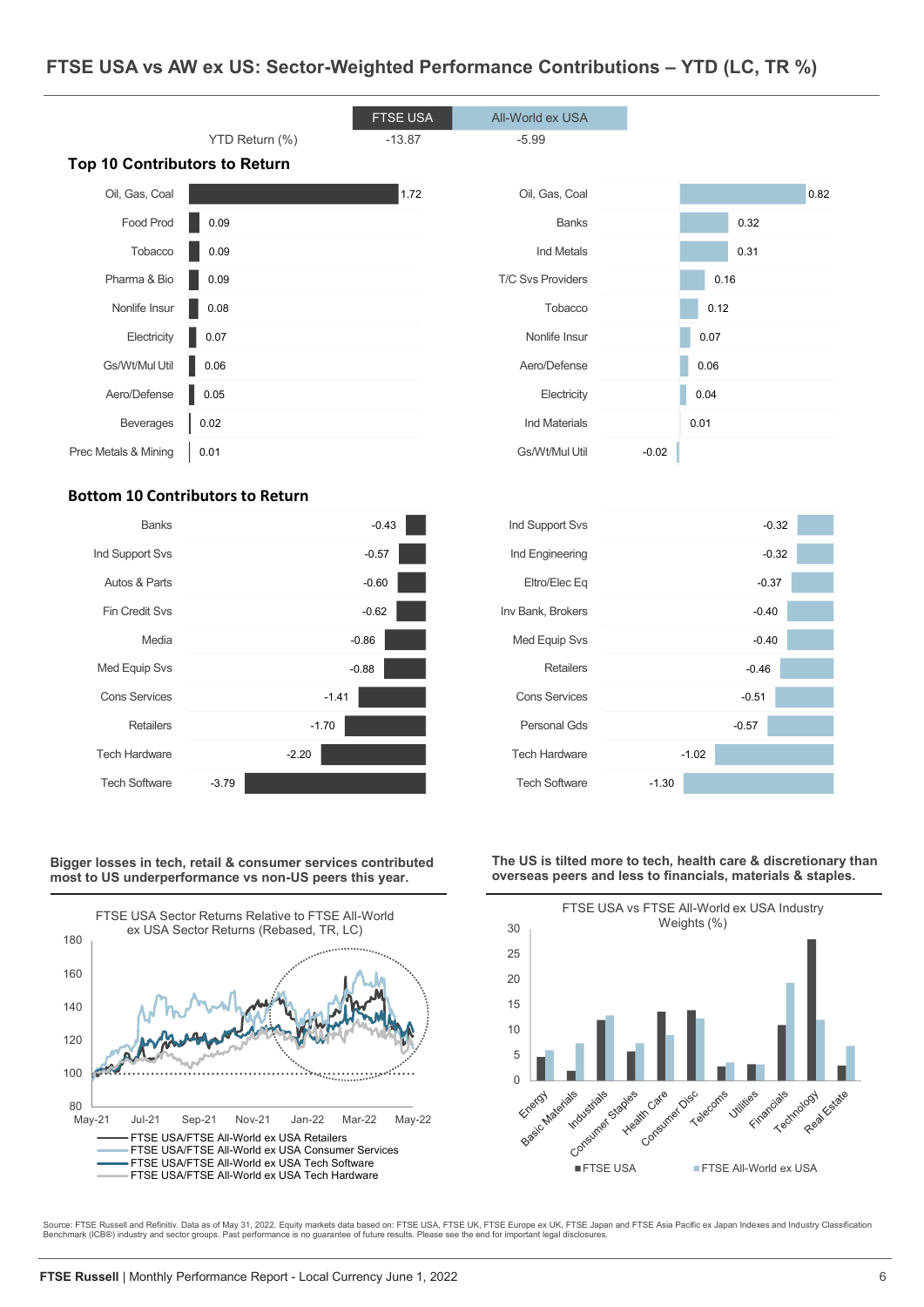## **Russell 1000 vs 2000: Sector-Weighted Performance Contributions – YTD (LC, TR %)**

|                                      |                | Russell 1000 | Russell 2000          |         |      |      |
|--------------------------------------|----------------|--------------|-----------------------|---------|------|------|
|                                      | YTD Return (%) | $-13.72$     | $-16.56$              |         |      |      |
| <b>Top 10 Contributors to Return</b> |                |              |                       |         |      |      |
| Oil, Gas & Coal                      |                | 2.07         | Oil, Gas & Coal       |         |      | 2.91 |
| Tobacco                              | 0.10           |              | Aero & Def            |         | 0.04 |      |
| Nonlife Insure                       | 0.09           |              | Gas, Water & MU       |         | 0.04 |      |
| Food Prod                            | 0.08           |              | Tobacco               |         | 0.00 |      |
| Electricity                          | 0.07           |              | Electricity           | $-0.02$ |      |      |
| Gas, Water & MU                      | 0.06           |              | <b>Beverages</b>      | $-0.04$ |      |      |
| Aero & Def                           | 0.04           |              | <b>Water Disp Svs</b> | $-0.04$ |      |      |
| Life Insurance                       | 0.02           |              | Ind Materials         | $-0.07$ |      |      |
| Prec Metals & Min                    | 0.02           |              | Ind Metals & Min      | $-0.07$ |      |      |
| Beverages                            | 0.02           |              | Prec Metals & Min     | $-0.07$ |      |      |

## **Bottom 10 Contributors to Return**



**Defensive sectors (staples, utilities & health care) helped buoy R1000 performance vs R2000 YTD, despite bigger tech losses.** 



| Retailers<br>$-0.68$<br>Travel & Leis<br>$-0.76$<br><b>Banks</b><br>$-0.85$ |  |
|-----------------------------------------------------------------------------|--|
|                                                                             |  |
|                                                                             |  |
|                                                                             |  |
| <b>REITS</b><br>$-0.87$                                                     |  |
| Med Equip & Svs<br>$-0.94$                                                  |  |
| <b>Tech Hardware</b><br>$-1.23$                                             |  |
| Cons Prod & Svs<br>$-1.41$                                                  |  |
| <b>Tech Software</b><br>$-1.96$                                             |  |
| Pharma & Biotech<br>$-4.26$                                                 |  |

#### **US large caps are far more skewed to tech & staples than small caps and less so to financials, energy & other cyclicals.**



Source: FTSE Russell and Refinitiv. Data based on Industry Classification Benchmark (ICB®) industry and sector groups. All data as of May 31, 2022. Past performance is no guarantee of future results. Please see the end for important legal disclosures.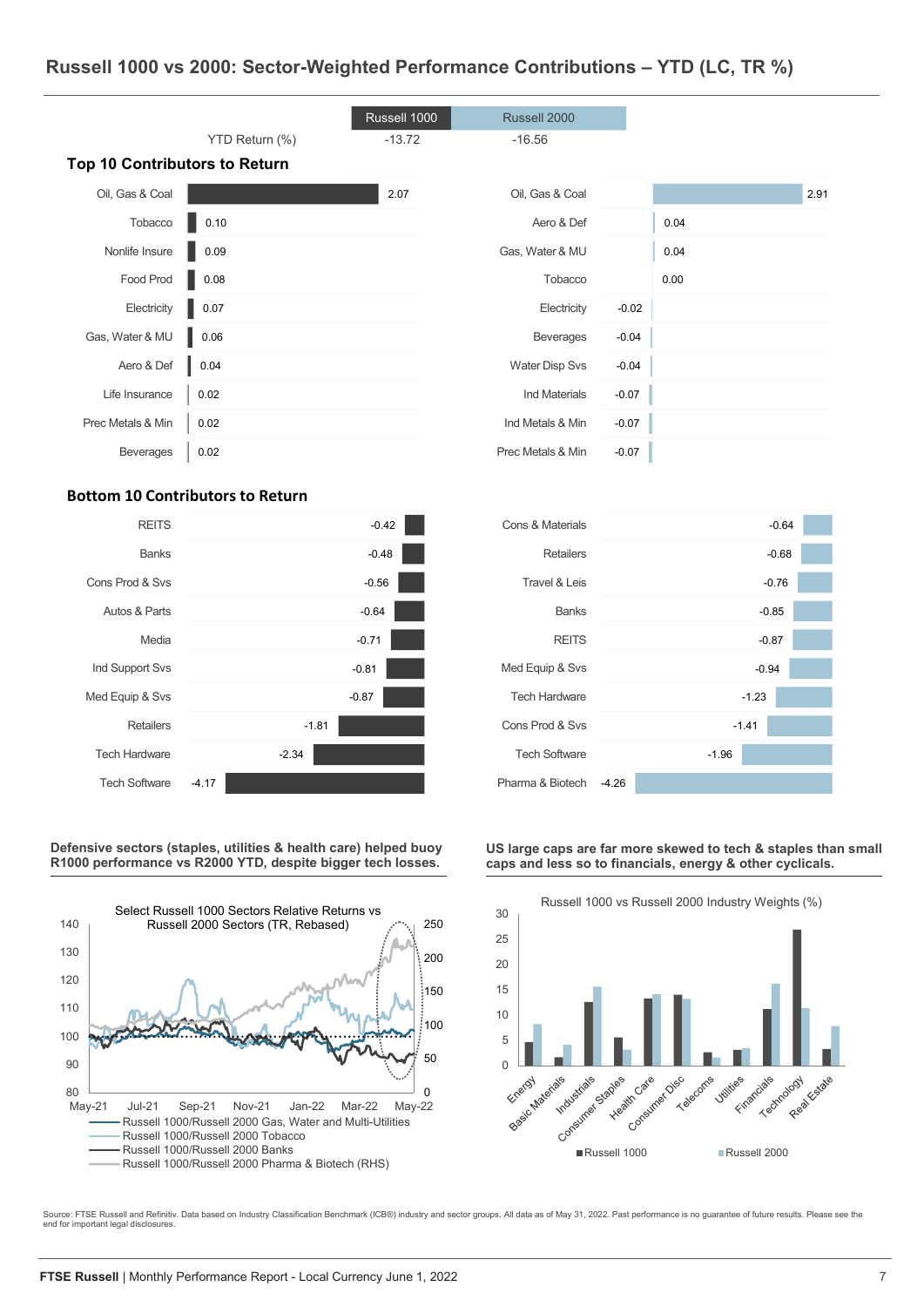## **Alternative Indices – REITs, FTSE4Good, Environmental Opportunities, Infrastructure**



Source: FTSE Russell. All data as of May 31, 2022. Index data based on: FTSE USA, FTSE UiK, FTSE Europe ex UK, FTSE Japan and FTSE Asia Pacific ex Japan Indexes and Industry Classification Benchmark (ICB®)<br>industry groups.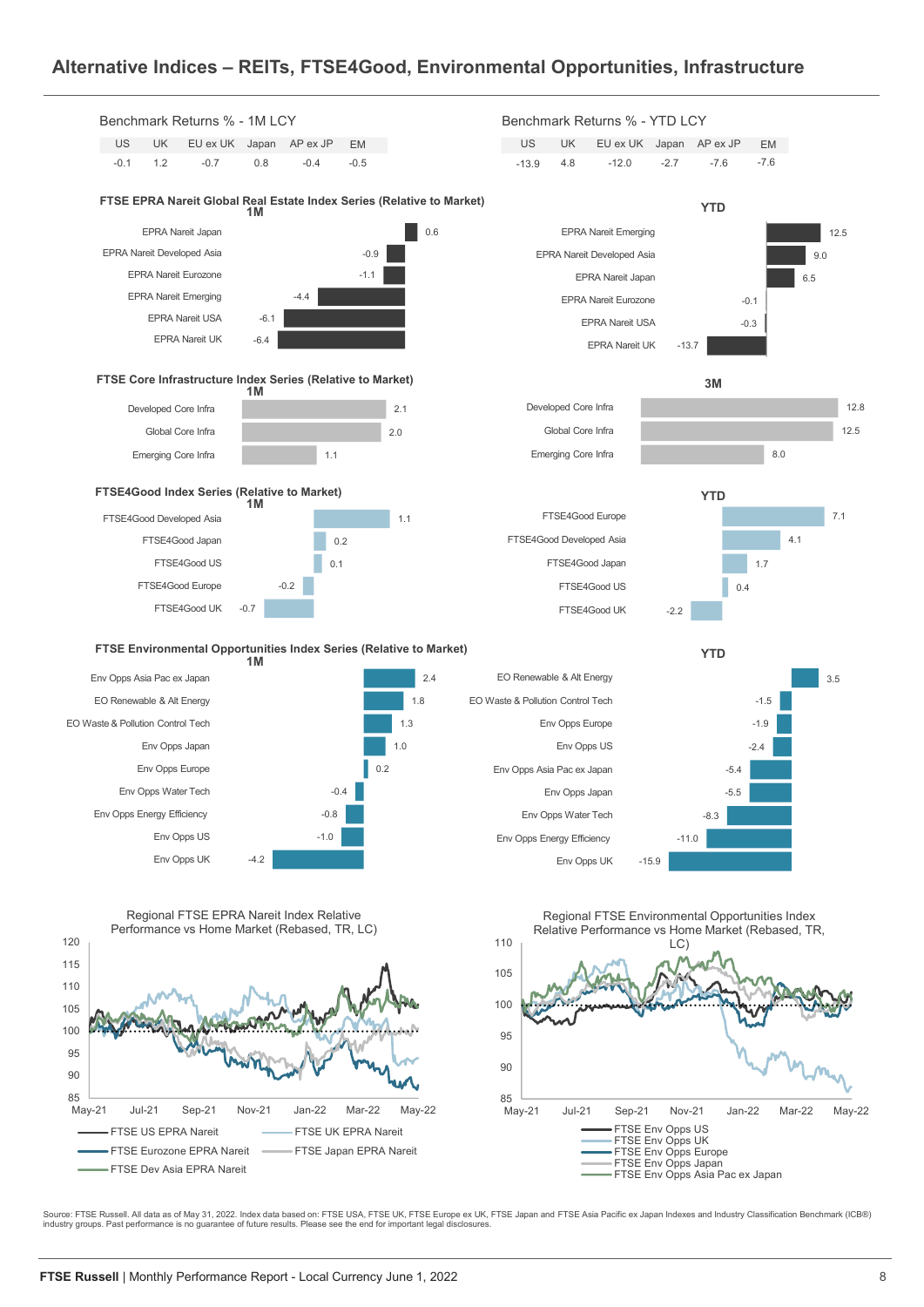

## **Regional Factor Indicator Relative Returns – 1M vs YTD% (Local Currency, TR)**



#### **Value remained the major beneficiary of commodity-price boom and rising rates in May and a global outperformer for the 12M.**



**Despite faltering in May, Low Vol remained a YTD outperformer in most markets as investors sought shelter in stabler stocks.** 



Source: FTSE Russell and Refinitiv. All data as of May 31, 2022. Past performance is no guarantee of future results. Please see the end for important legal disclosures.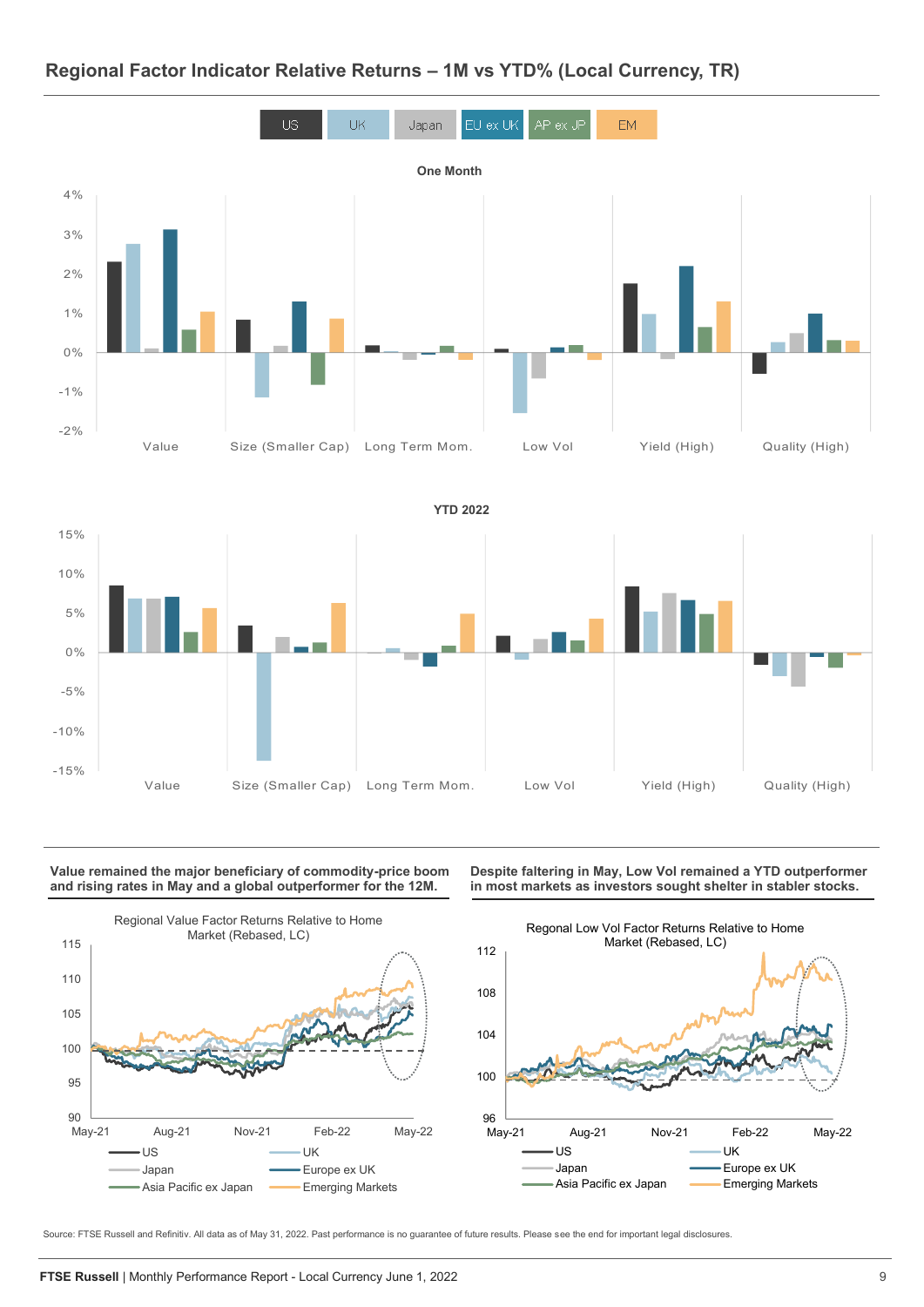

17.7

FX Moves vs USD - YTD FX Moves vs USD - 12M



**The broad US dollar rally faded in May, particularly vs the yen, euro and sterling, trimming their YTD and 12M depreciations.** 









**Most EM currencies bounced back vs the USD in May, led by the Brazilian real & Mexican peso. The Turkish lira fell.**

Source: FTSE Russell and Refinitiv. All data as of May 31, 2022. Past performance is no guarantee of future results. Please see the end for important legal disclosures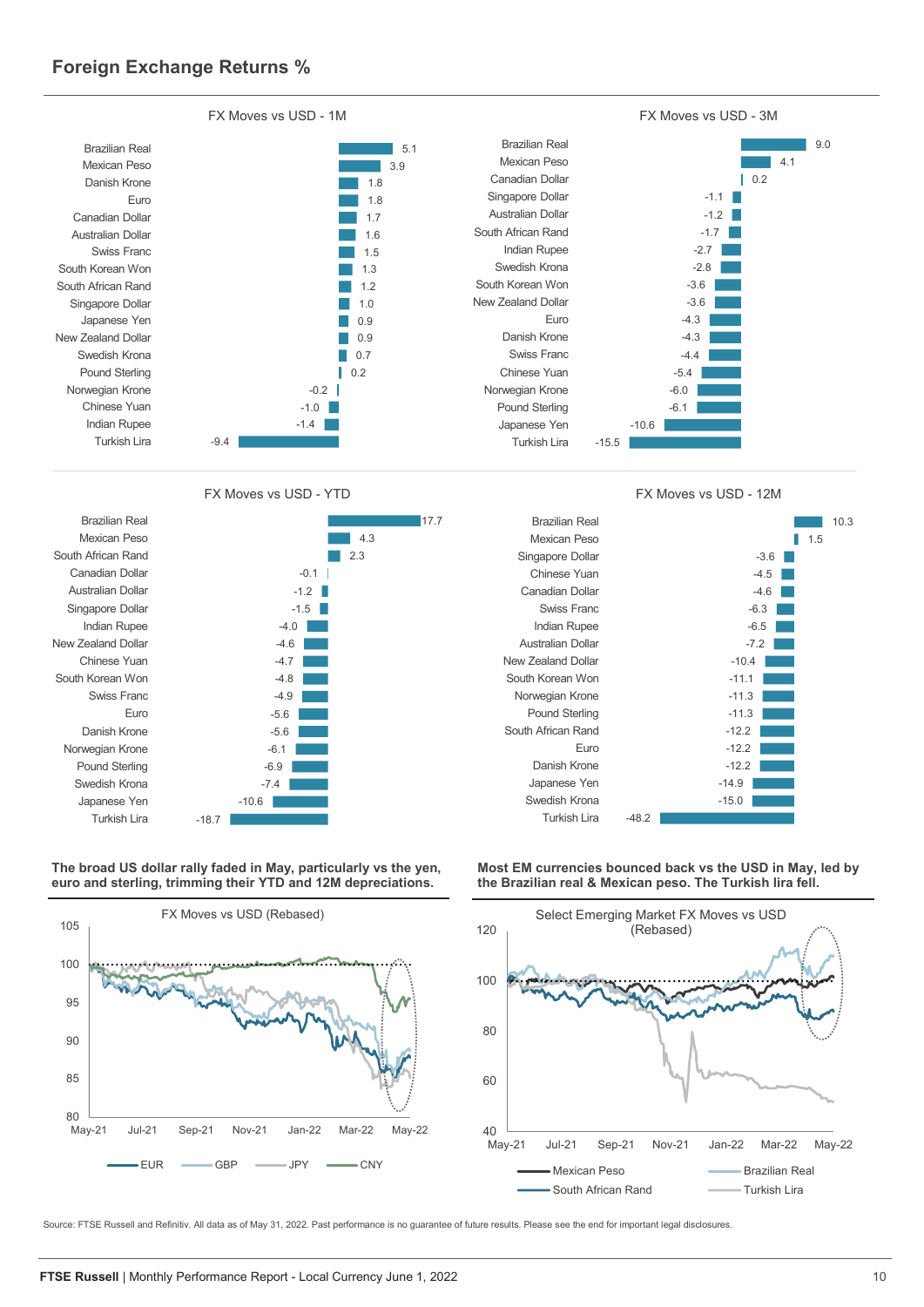





### 5-Year Annualised Volatility

Source: FTSE Russell and Refinitiv. All data as of May 31, 2022. Equity market data based on: FTSE Regional, and FTSE Developed Indexes. Returns shown for UK, Europe ex UK, Japan, and Asia Pacific ex Japan<br>Factor Indicator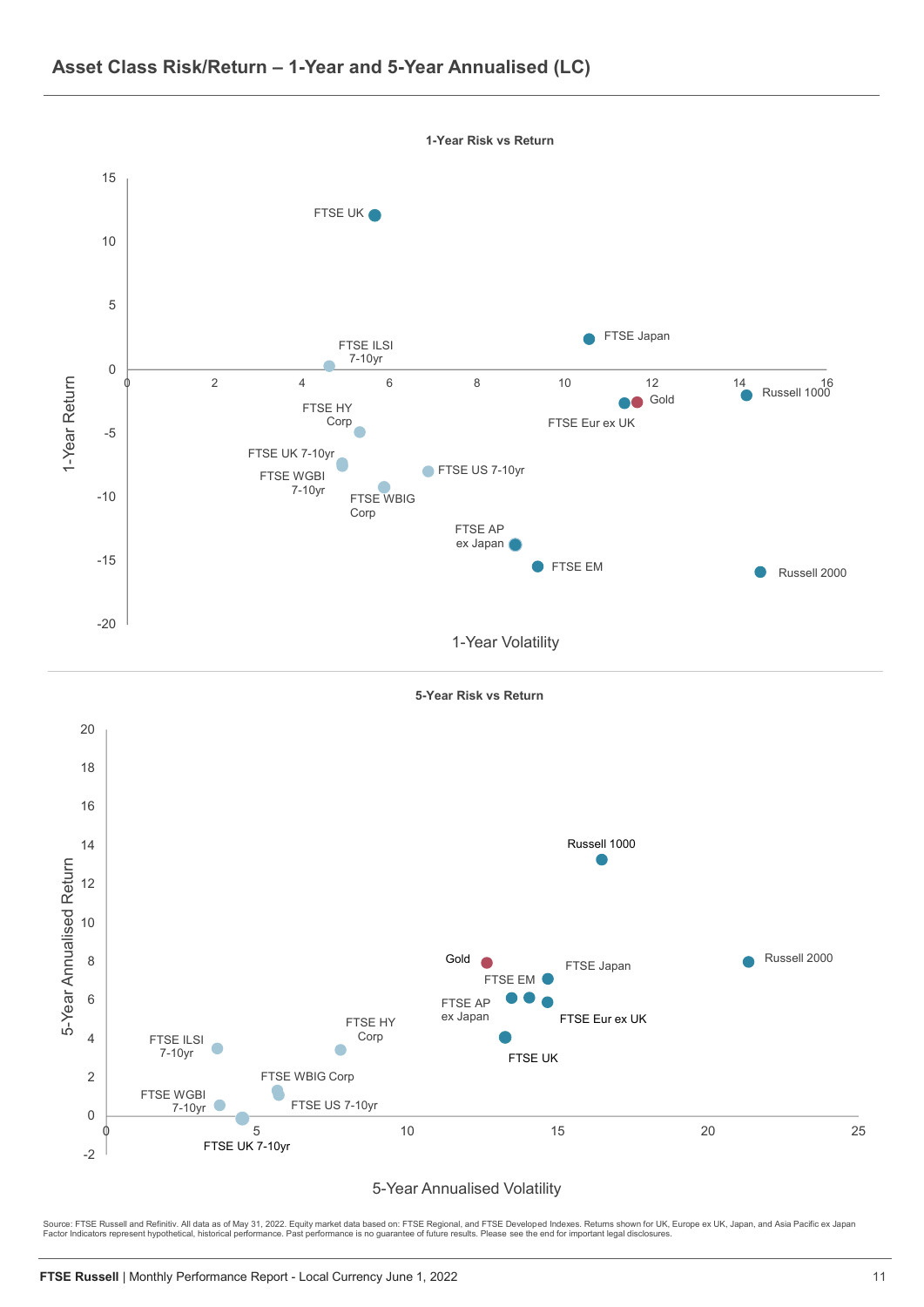

Regional Equity Market Correlations with Russell 1000 Index (LC, 3-Month Returns, Rolling 12-

**3-Year Asset Class Correlation Matrix**

| <b>3-Year Correlations</b> |                          |                 |                          |                        |                             |                                |                      |                                              |                          |                                    |             |                                     |                                 |      |
|----------------------------|--------------------------|-----------------|--------------------------|------------------------|-----------------------------|--------------------------------|----------------------|----------------------------------------------|--------------------------|------------------------------------|-------------|-------------------------------------|---------------------------------|------|
| Russell 1000               | $\overline{\phantom{a}}$ |                 |                          |                        |                             |                                |                      |                                              |                          |                                    |             |                                     |                                 |      |
| Russell 2000               | 0.90                     | $\overline{a}$  |                          |                        |                             |                                |                      |                                              |                          |                                    |             |                                     |                                 |      |
| FTSE All-World             | 0.98                     | 0.91            | $\overline{\phantom{a}}$ |                        |                             |                                |                      |                                              |                          |                                    |             |                                     |                                 |      |
| FTSE All-World ex USA      | 0.90                     | 0.89            | 0.95                     | $\blacksquare$         |                             |                                |                      |                                              |                          |                                    |             |                                     |                                 |      |
| FTSE UK                    | 0.72                     | 0.71            | 0.79                     | 0.87                   | $\overline{\phantom{a}}$    |                                |                      |                                              |                          |                                    |             |                                     |                                 |      |
| FTSE Europe ex UK          | 0.88                     | 0.83            | 0.92                     | 0.95                   | 0.86                        |                                |                      |                                              |                          |                                    |             |                                     |                                 |      |
| FTSE Japan                 | 0.65                     | 0.68            | 0.75                     | 0.80                   | 0.66                        | 0.74                           |                      |                                              |                          |                                    |             |                                     |                                 |      |
| FTSE Asia Pacific ex Japan | 0.84                     | 0.87            | 0.88                     | 0.93                   | 0.79                        | 0.84                           | 0.64                 |                                              |                          |                                    |             |                                     |                                 |      |
| FTSE Emerging              | 0.78                     | 0.78            | 0.79                     | 0.85                   | 0.63                        | 0.70                           | 0.53                 | 0.89                                         | $\overline{\phantom{a}}$ |                                    |             |                                     |                                 |      |
| FTSE US Govt 7-10yr        | $-0.15$                  | $-0.24$         | $-0.20$                  | $-0.31$                | $-0.33$                     | $-0.23$                        | $-0.41$              | $-0.25$                                      | $-0.23$                  | $\overline{\phantom{a}}$           |             |                                     |                                 |      |
| FTSE US ILSI               | 0.40                     | 0.29            | 0.37                     | 0.28                   | 0.18                        | 0.31                           | $-0.07$              | 0.35                                         | 0.32                     | 0.65                               |             |                                     |                                 |      |
| FTSE USBIG Corp            | 0.53                     | 0.48            | 0.50                     | 0.46                   | 0.35                        | 0.46                           | 0.07                 | 0.53                                         | 0.52                     | 0.51                               | 0.77        | $\overline{\phantom{a}}$            |                                 |      |
| FTSE US High Yield         | 0.80                     | 0.81            | 0.80                     | 0.81                   | 0.68                        | 0.76                           | 0.49                 | 0.81                                         | 0.77                     | $-0.12$                            | 0.45        | 0.71                                | ٠                               |      |
| Gold                       | 0.07                     | $-0.07$         | 0.03                     | $-0.04$                | $-0.11$                     | $-0.06$                        | $-0.26$              | 0.06                                         | 0.12                     | 0.35                               | 0.50        | 0.27                                | 0.11                            |      |
|                            | Russell<br>1000          | Russell<br>2000 | World                    | World ex<br><b>USA</b> | FTSE AII- FTSE AII- FTSE UK | <b>FTSE</b><br>Europe<br>ex UK | <b>FTSE</b><br>Japan | <b>FTSE</b><br>Asia Pac Emerging<br>ex Japan | <b>FTSE</b>              | FTSE US FTSE US<br>Govt 7-<br>10yr | <b>ILSI</b> | <b>FTSE</b><br><b>USBIG</b><br>Corp | <b>FTSE US</b><br>High<br>Yield | Gold |

Source: FTSE Russell and Refinitiv. All data as of May 31, 2022. Equity market data based on: FTSE Regional, and FTSE Developed Indexes. Returns shown for UK, Europe ex UK, Japan, and Asia Pacific ex Japan<br>Factor Indicator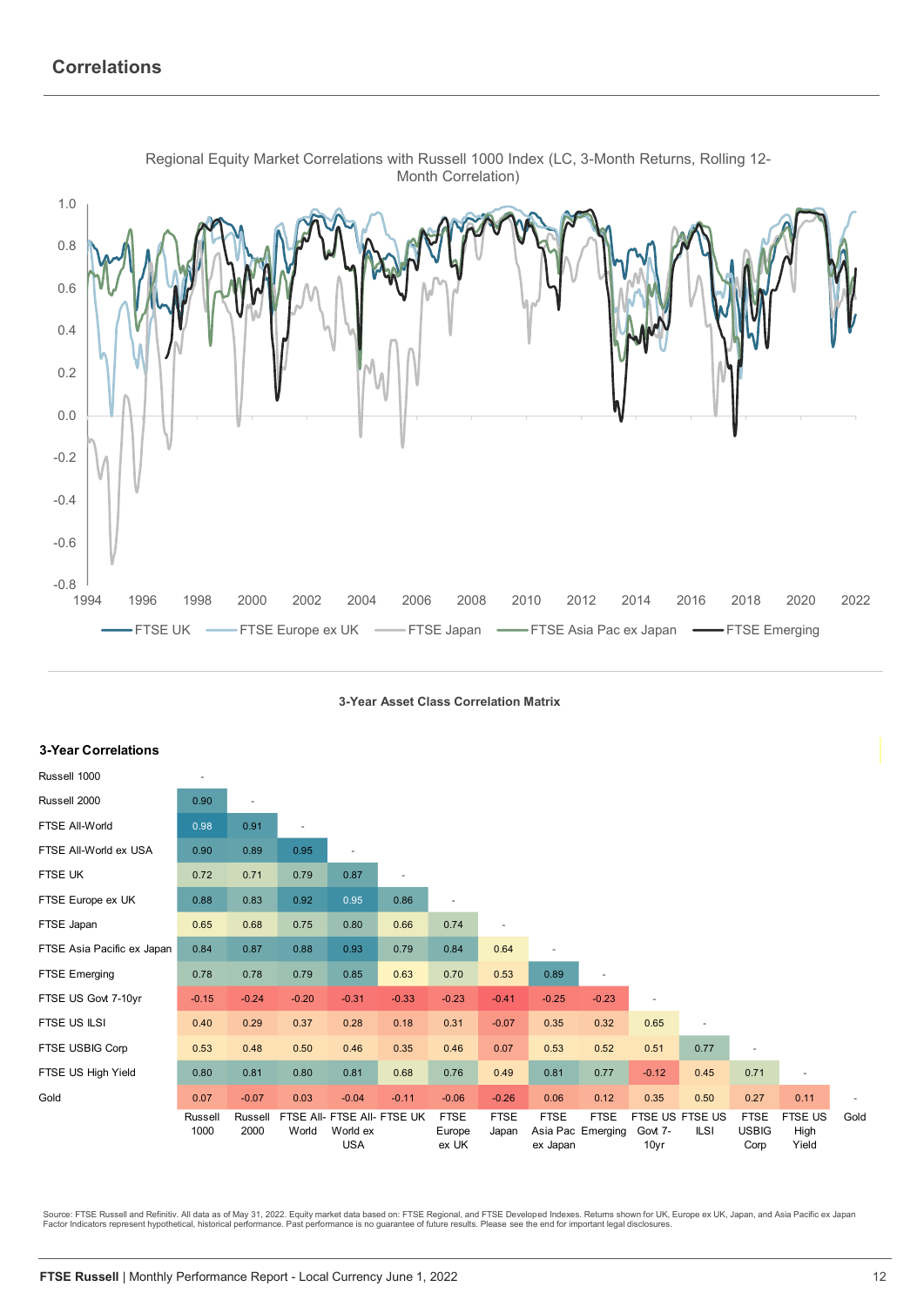## **Appendix**

## **Regions**

|                       | $Wgt$ (%) | <b>Mkt Cap</b> |        | 1M return (%) |            | 3M return (%) |            |            |         | 12M return (%) |            |  |  |
|-----------------------|-----------|----------------|--------|---------------|------------|---------------|------------|------------|---------|----------------|------------|--|--|
|                       |           | (USD bn)       | LCY    | <b>USD</b>    | <b>GBP</b> | LCY           | <b>USD</b> | <b>GBP</b> | LCY     | <b>USD</b>     | <b>GBP</b> |  |  |
| <b>FTSE ALL WORLD</b> | 100.0     | 61.506         | $-0.2$ | 0.2           | $-0.2$     | $-4.1$        | $-5.7$     | 0.4        | $-2.7$  | $-6.4$         | 5.6        |  |  |
| Developed             | 89.6      | 55,112         | $-0.1$ | 0.2           | $-0.2$     | $-3.9$        | $-5.5$     | 0.6        | $-1.2$  | $-5.0$         | 7.1        |  |  |
| <b>USA</b>            | 59.2      | 36,355         | $-0.1$ | $-0.1$        | $-0.5$     | $-6.0$        | $-6.0$     | 0.1        | $-2.4$  | $-2.4$         | 10.1       |  |  |
| Europe ex UK          | 12.3      | 7,535          | $-0.7$ | 0.6           | 0.2        | $-2.5$        | $-6.9$     | $-0.9$     | $-3.8$  | $-14.8$        | $-3.9$     |  |  |
| Emerging              | 10.4      | 6.394          | $-0.5$ | 0.0           | $-0.4$     | $-6.2$        | $-7.1$     | $-1.1$     | $-14.4$ | $-16.9$        | $-6.3$     |  |  |
| Japan                 | 6.1       | 3.805          | 0.8    | 1.6           | 1.2        | 3.0           | $-7.8$     | $-1.8$     | 1.9     | $-13.3$        | $-2.2$     |  |  |
| <b>UK</b>             | 4.1       | 2.573          | 1.2    | 1.6           | 1.2        | 3.4           | $-2.8$     | 3.4        | 12.2    | $-0.5$         | 12.2       |  |  |
| Asia Pac ex Japan     | 7.2       | 4.490          | $-0.4$ | $-0.1$        | $-0.4$     | $-3.5$        | $-5.3$     | 0.8        | $-13.0$ | $-17.2$        | $-6.6$     |  |  |

| 1M return (%) |            |            | 3M return (%) |            | 12M return (%) |            |  |  |
|---------------|------------|------------|---------------|------------|----------------|------------|--|--|
| <b>USD</b>    | <b>GBP</b> | <b>LCY</b> | <b>USD</b>    | <b>GBP</b> | LCY            | <b>USD</b> |  |  |
| 0.2           | $-0.2$     | $-4.1$     | $-5.7$        | 0.4        | $-2.7$         | $-6.4$     |  |  |
| 0.2           | $-0.2$     | $-3.9$     | $-5.5$        | 0.6        | $-1.2$         | $-5.0$     |  |  |
| $-0.1$        | $-0.5$     | $-6.0$     | $-6.0$        | 0.1        | $-2.4$         | $-2.4$     |  |  |
| 0.6           | 0.2        | $-2.5$     | $-6.9$        | $-0.9$     | $-3.8$         | $-14.8$    |  |  |
| 0.0           | $-0.4$     | $-6.2$     | $-7.1$        | $-1.1$     | $-14.4$        | $-16.9$    |  |  |
| 1.6           | 1.2        | 3.0        | $-7.8$        | $-1.8$     | 1.9            | $-13.3$    |  |  |
| 1.6           | 1.2        | 3.4        | $-2.8$        | 3.4        | 12.2           | $-0.5$     |  |  |
| $-0.1$        | $-0.4$     | $-3.5$     | $-5.3$        | 0.8        | $-13.0$        | $-17.2$    |  |  |
|               |            |            |               |            |                |            |  |  |

| 12M return (%) |         |        |  |  |  |  |  |  |
|----------------|---------|--------|--|--|--|--|--|--|
| LCY            | usd     | GBP    |  |  |  |  |  |  |
| $-2.7$         | $-6.4$  | 5.6    |  |  |  |  |  |  |
| $-1.2$         | $-5.0$  | 7.1    |  |  |  |  |  |  |
| $-24$          | $-24$   | 10.1   |  |  |  |  |  |  |
| $-3.8$         | $-148$  | $-3.9$ |  |  |  |  |  |  |
| $-14.4$        | $-16.9$ | $-6.3$ |  |  |  |  |  |  |
| 19             | $-13.3$ | $-22$  |  |  |  |  |  |  |
| 12.2           | $-0.5$  | 122    |  |  |  |  |  |  |
| $-13.0$        | $-17.2$ | $-6.6$ |  |  |  |  |  |  |
|                |         |        |  |  |  |  |  |  |

## **Developed - Top 20 by % weight (TR)**

|                    |       |        | 1M return (%) |            |            | 3M return (%) |            |            | 12M return (%) |            |            |  |
|--------------------|-------|--------|---------------|------------|------------|---------------|------------|------------|----------------|------------|------------|--|
|                    |       |        | LCY           | <b>USD</b> | <b>GBP</b> | LCY           | <b>USD</b> | <b>GBP</b> | LCY            | <b>USD</b> | <b>GBP</b> |  |
| <b>DEVELOPED</b>   | 100.0 | 55,112 | $-0.1$        | 0.2        | $-0.2$     | $-3.9$        | $-5.5$     | 0.6        | $-1.3$         | $-5.3$     | 6.7        |  |
| <b>USA</b>         | 66.1  | 36,355 | $-0.1$        | $-0.1$     | $-0.5$     | $-6.0$        | $-6.0$     | 0.1        | $-2.4$         | $-2.4$     | 9.2        |  |
| Japan              | 6.8   | 3,805  | 0.8           | 1.6        | 1.2        | 3.0           | $-7.8$     | $-1.8$     | 1.9            | $-15.4$    | $-2.3$     |  |
| UK                 | 4.6   | 2,573  | 1.2           | 1.6        | 1.2        | 3.4           | $-2.8$     | 3.4        | 10.9           | $-0.5$     | 10.9       |  |
| Canada             | 3.1   | 1,741  | 0.3           | 1.3        | 1.0        | $-1.0$        | $-0.8$     | 5.7        | 8.9            | 4.6        | 15.4       |  |
| France             | 3.0   | 1,654  | 0.3           | 1.9        | 1.5        | $-0.6$        | $-5.2$     | 1.0        | 2.5            | $-11.2$    | 1.4        |  |
| Switzerland        | 2.9   | 1,538  | $-4.5$        | $-3.3$     | $-3.6$     | $-1.3$        | $-5.6$     | 0.6        | 2.9            | $-3.5$     | 8.3        |  |
| Australia          | 2.5   | 1,369  | $-2.0$        | $-1.1$     | $-1.5$     | 4.6           | 3.4        | 10.1       | 6.2            | $-1.6$     | 11.0       |  |
| Germany            | 2.3   | 1,277  | 2.0           | 3.6        | 3.2        | $-2.8$        | $-7.3$     | $-1.3$     | $-10.0$        | $-21.1$    | $-11.0$    |  |
| Korea              | 1.6   | 901    | 0.2           | 1.7        | 1.4        | $-1.8$        | $-4.5$     | 1.6        | $-15.4$        | $-24.1$    | $-14.3$    |  |
| <b>Netherlands</b> | 1.2   | 648    | $-0.9$        | 0.7        | 0.3        | $-6.7$        | $-11.0$    | $-5.3$     | $-8.1$         | $-19.5$    | $-9.1$     |  |
| Sweden             | 1.0   | 524    | $-1.1$        | $-1.0$     | $-1.4$     | $-2.1$        | $-5.5$     | 0.6        | $-6.7$         | $-20.9$    | $-10.8$    |  |
| <b>Hong Kong</b>   | 0.9   | 521    | 2.4           | 2.4        | 2.0        | $-3.5$        | $-3.9$     | 2.3        | $-19.4$        | $-20.3$    | $-10.1$    |  |
| Spain              | 0.7   | 396    | 3.0           | 4.6        | 4.2        | 6.3           | 1.4        | 7.9        | 1.1            | $-11.4$    | $-0.1$     |  |
| Italy              | 0.7   | 396    | 2.2           | 3.7        | 3.3        | $-1.7$        | $-6.3$     | $-0.2$     | 0.1            | $-12.3$    | $-1.1$     |  |
| Denmark            | 0.7   | 396    | $-5.1$        | $-3.7$     | $-4.1$     | 1.6           | $-3.1$     | 3.2        | 9.1            | $-4.5$     | 7.8        |  |
| Singapore          | 0.4   | 216    | $-3.5$        | $-2.8$     | $-3.2$     | 2.2           | 1.2        | 7.7        | 7.8            | 3.9        | 17.2       |  |
| Finland            | 0.4   | 208    | $-0.2$        | 1.3        | 0.9        | 2.6           | $-2.2$     | 4.2        | 0.3            | $-12.1$    | $-0.9$     |  |
| Belgium/Lux        | 0.3   | 153    | $-3.6$        | $-2.1$     | $-2.5$     | $-1.7$        | $-6.3$     | $-0.2$     | $-3.7$         | $-15.6$    | $-4.8$     |  |
| Norway             | 0.2   | 134    | 4.3           | 3.4        | 3.0        | 8.5           | 1.5        | 8.0        | 20.7           | 6.8        | 20.5       |  |
| Israel             | 0.2   | 119    | $-5.9$        | $-5.6$     | $-5.9$     | $-5.0$        | $-8.5$     | $-2.6$     | 16.1           | 13.3       | 27.7       |  |

|         | 12M return (%) |            |
|---------|----------------|------------|
| LCY     | <b>USD</b>     | <b>GBP</b> |
| $-1.3$  | $-5.3$         | 6.7        |
| $-2.4$  | $-2.4$         | 9.2        |
| 1.9     | $-15.4$        | $-2.3$     |
| 10.9    | $-0.5$         | 10.9       |
| 8.9     | 4.6            | 15.4       |
| 2.5     | $-11.2$        | 1.4        |
| 2.9     | $-3.5$         | 8.3        |
| 6.2     | $-1.6$         | 11.0       |
| $-10.0$ | $-21.1$        | $-11.0$    |
| $-15.4$ | $-24.1$        | $-14.3$    |
| $-8.1$  | $-19.5$        | $-9.1$     |
| $-6.7$  | $-20.9$        | $-10.8$    |
| $-19.4$ | $-20.3$        | $-10.1$    |
| 1.1     | $-11.4$        | $-0.1$     |
| 0.1     | $-12.3$        | $-1.1$     |
| 9.1     | $-4.5$         | 7.8        |
| 7.8     | 3.9            | 17.2       |
| 0.3     | $-12.1$        | $-0.9$     |
| $-3.7$  | $-15.6$        | $-4.8$     |
| 20.7    | 6.8            | 20.5       |
| 16.1    | 13.3           | 27.7       |

## **Emerging - Top 10 by % weight (TR)**

|                     |       |       |        | 1M return (%) |            |         | 3M return (%) |        |         | 12M return (%) |            |  |  |
|---------------------|-------|-------|--------|---------------|------------|---------|---------------|--------|---------|----------------|------------|--|--|
|                     |       |       | LCY    | <b>USD</b>    | <b>GBP</b> | LCY     | <b>USD</b>    | GBP    | LCY     | <b>USD</b>     | <b>GBP</b> |  |  |
| <b>EMERGING</b>     | 100.0 | 6,394 | $-0.5$ | 0.0           | $-0.4$     | $-6.2$  | $-7.1$        | $-1.1$ | $-14.4$ | $-16.9$        | $-6.3$     |  |  |
| China               | 33.3  | 2,152 | 1.1    | 1.1           | 0.8        | $-10.6$ | $-11.0$       | $-5.2$ | $-34.6$ | $-35.3$        | $-27.0$    |  |  |
| Taiwan              | 17.3  | 1,150 | 1.9    | 3.5           | 3.1        | $-5.1$  | $-8.3$        | $-2.4$ | $-0.7$  | $-5.6$         | 6.5        |  |  |
| India               | 16.6  | 996   | $-4.8$ | $-6.2$        | $-6.6$     | $-0.9$  | $-3.8$        | 2.4    | 8.9     | 1.8            | 14.9       |  |  |
| <b>Brazil</b>       | 6.6   | 447   | 3.4    | 8.1           | 7.7        | $-1.0$  | 7.6           | 14.5   | $-10.6$ | $-1.0$         | 11.7       |  |  |
| Saudi Arabia        | 5.6   | 336   | $-6.8$ | $-6.8$        | $-7.1$     | 3.3     | 3.3           | 10.0   | 28.8    | 28.8           | 45.2       |  |  |
| <b>South Africa</b> | 4.4   | 286   | $-0.7$ | 0.8           | 0.4        | $-3.7$  | $-4.5$        | 1.7    | 6.0     | $-6.7$         | 5.2        |  |  |
| <b>Mexico</b>       | 2.6   | 174   | 1.8    | 5.4           | 5.0        | $-1.0$  | 2.6           | 9.3    | 6.8     | 7.8            | 21.6       |  |  |
| <b>Thailand</b>     | 2.5   | 165   | 1.7    | 1.8           | 1.4        | 0.1     | $-4.4$        | 1.7    | 9.2     | $-0.3$         | 12.4       |  |  |
| Indonesia           | 2.0   | 124   | $-3.6$ | $-4.1$        | $-4.5$     | 6.3     | 4.8           | 11.5   | 22.7    | 20.1           | 35.5       |  |  |
| <b>Malaysia</b>     | 1.9   | 119   | $-2.1$ | $-2.6$        | $-3.0$     | 0.1     | $-4.0$        | 2.2    | 3.2     | $-2.7$         | 9.7        |  |  |
|                     |       |       |        |               |            |         |               |        |         |                |            |  |  |

| 3M return (%) |            |            |  |  |  |  |  |  |
|---------------|------------|------------|--|--|--|--|--|--|
| LCY           | <b>USD</b> | <b>GBP</b> |  |  |  |  |  |  |
| $-6.2$        | $-7.1$     | $-1.1$     |  |  |  |  |  |  |
| $-10.6$       | $-11.0$    | $-5.2$     |  |  |  |  |  |  |
| $-5.1$        | $-8.3$     | $-2.4$     |  |  |  |  |  |  |
| $-0.9$        | $-3.8$     | 2.4        |  |  |  |  |  |  |
| $-1.0$        | 7.6        | 14.5       |  |  |  |  |  |  |
| 3.3           | 3.3        | 10.0       |  |  |  |  |  |  |
| $-3.7$        | $-4.5$     | 1.7        |  |  |  |  |  |  |
| $-1.0$        | 2.6        | 9.3        |  |  |  |  |  |  |
| 0.1           | $-44$      | 1.7        |  |  |  |  |  |  |
| 6.3           | 4.8        | 11.5       |  |  |  |  |  |  |
| 0.1           | $-4.0$     | 2.2        |  |  |  |  |  |  |

| 12M return (%) |         |            |
|----------------|---------|------------|
| LCY            | USD     | <b>GBP</b> |
| $-14.4$        | $-16.9$ | $-6.3$     |
| $-34.6$        | $-35.3$ | $-27.0$    |
| $-0.7$         | $-5.6$  | 6.5        |
| 8.9            | 1.8     | 14.9       |
| $-10.6$        | $-1.0$  | 11.7       |
| 28.8           | 28.8    | 45.2       |
| 6.0            | $-6.7$  | 5.2        |
| 6.8            | 7.8     | 21.6       |
| 9.2            | $-0.3$  | 12.4       |
| 22.7           | 20.1    | 35.5       |
| 3.2            | $-2.7$  | 9.7        |
|                |         |            |

As of: M ay 31, 2022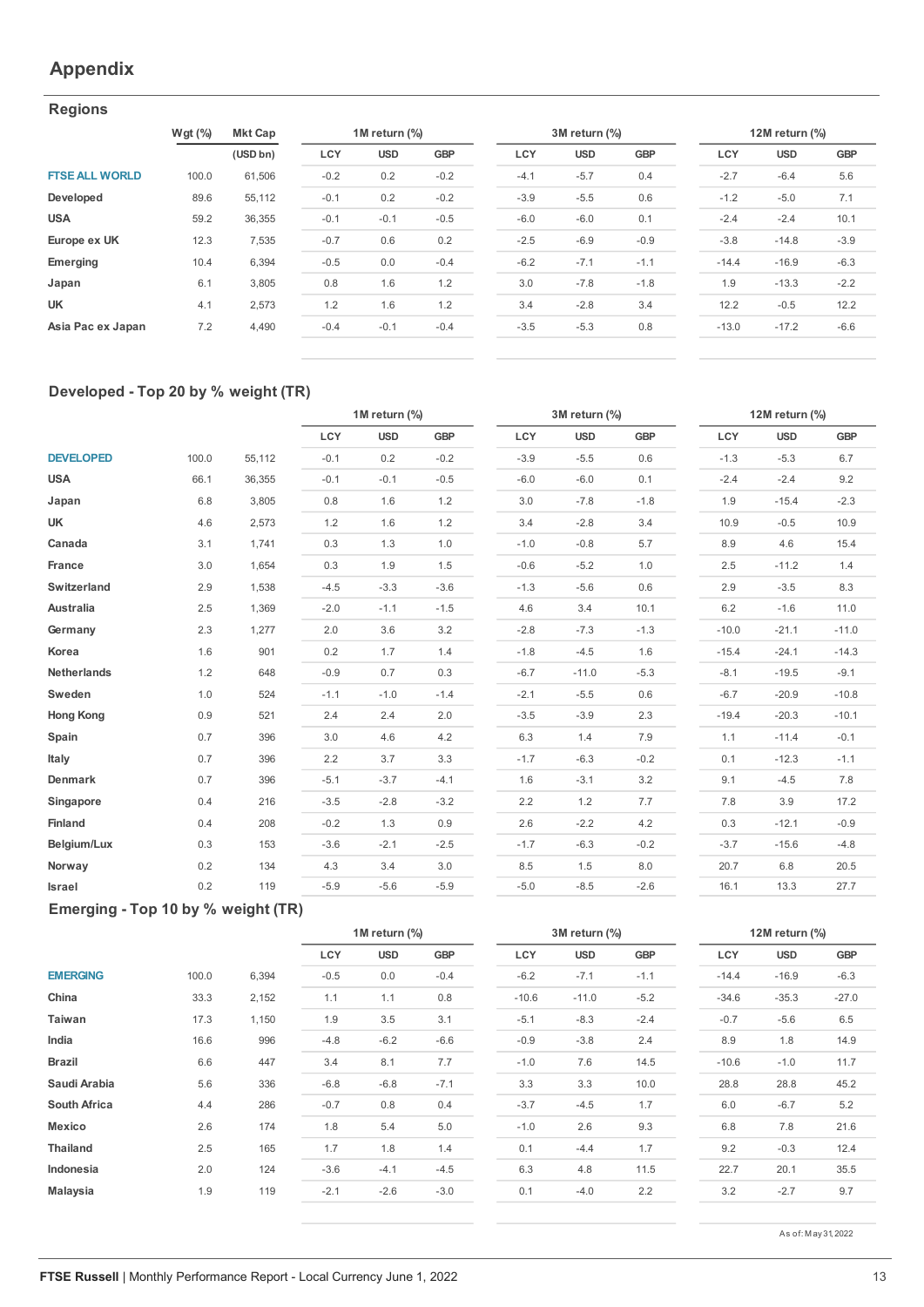## **Notes**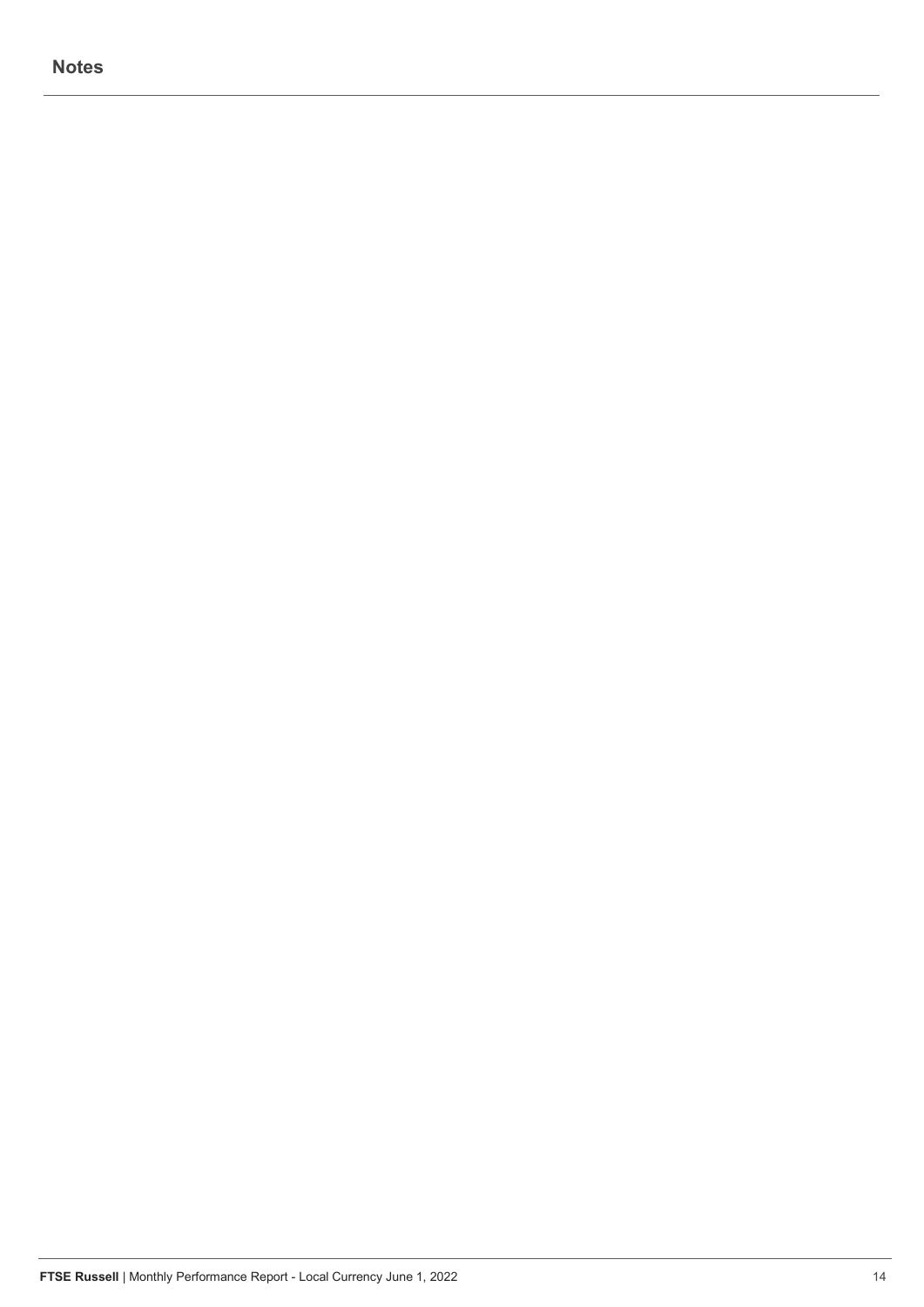## **Notes**